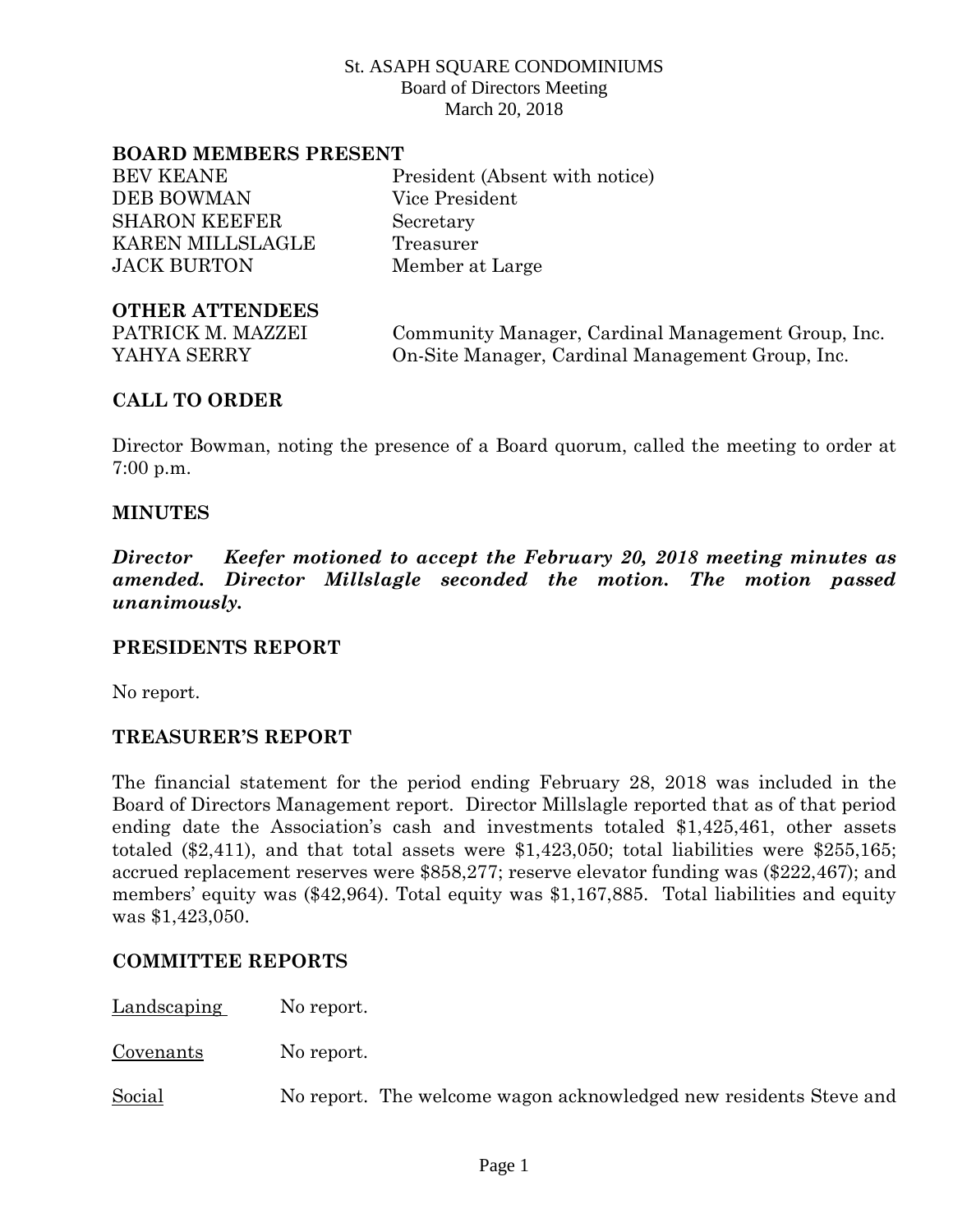Betty Gordon in Unit # 207, Beverley Harris in Unit # 307, Catherine Koch in Unit # 401, Amy Barrington in Unit # 224, and Lori Bishop in Unit # 332.

Budget No report.

Pool Director Burton reported on behalf of Pool Committee Chair Linda Burton that the Committee is considering recommending keeping the pool open each day of the week instead of closing on Wednesday, as had been done in previous years. The daily pool hours are proposed to change, to be open from noon  $-7$  pm on every day except Wednesday, when the hours will be from 1 pm  $-7$  pm. The proposed change in schedule is not intended to change the total number of hours that the pool is open during the season. A formal recommendation to the Board is forthcoming.

By-laws No report.

## **OTHER REPORTS**

Newsletter Dr. Hando sent reminders to newsletter contributors for articles. She asked if it would be okay to include articles that don't have a recurring column, such as a one-time article. The Board replied yes.

City of Alexandria No report.

Website Director Bowman reported that she will post a door hang tag template on the Owners/Residents website. This is because when residents do work in their units, they are supposed to notify their neighbors. She also proposed posting a visitor's parking pass template. Mr. Serry recommended that residents still come to him to obtain a visitor's parking pass. If visitors arrive after hours and need parking, they can put a note on the vehicle's dashboard and the resident can come to the office the next business day to obtain the parking pass.

# **COMMUNITY FORUM**

A resident asked about residents' requirements for notifying neighbors when they intend to paint the interior of the unit. The Board replied that the resident must follow contractor rules and must register with the Management Office. Interior painting does not require approval by the Board. Residents may want to notify their neighbors if they anticipate that the work done in their units may cause loud noise or strong odors. Mr. Serry reminded residents of the \$300 deposit with the office when using contractors to do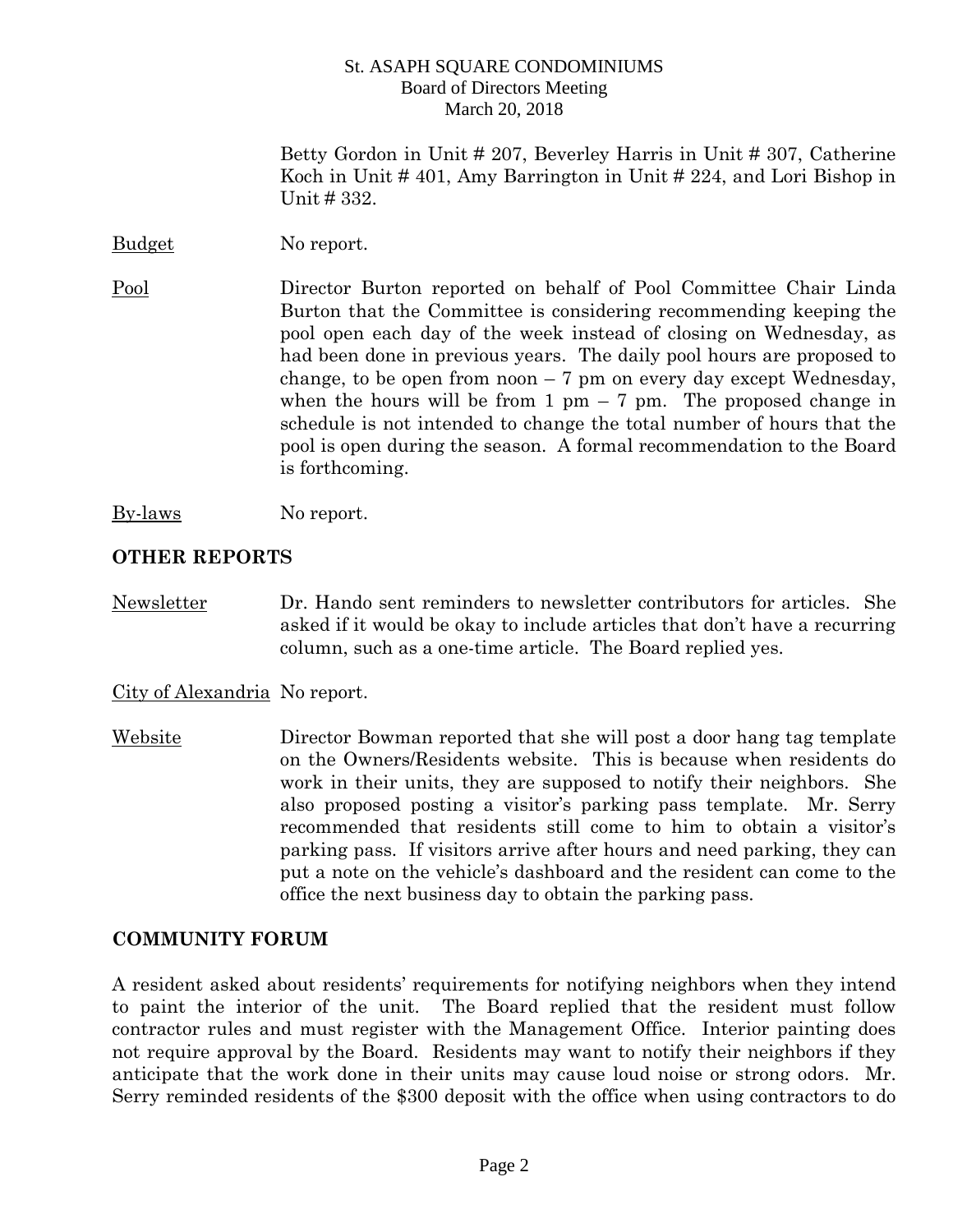work.

A resident asked if there is a plan to have another yard sale this year. Director Keefer recommended that if a resident is interested in having a yard sale, that the resident take the lead and be a point of contact for organizing it. Alan Steinberg volunteered to be the point of contact for the next yard sale. Dr. Hando will include a notice about a future yard sale in the newsletter.

A resident asked if the building is prepared for the snowstorm forecasted for the evening. Mr. Serry replied that yes, Management will be onsite tomorrow as necessary to remove snow.

# **MANAGEMENT REPORT**

Management reported the following items to the Board:

- 1. Management noted that moving the Association's money from a money market account to a certificate of deposit requires the signature from Directors Millslagle and Keefer and President Keane.
- 2. With regard to the surveillance camera proposals, Genesis Security Systems, LLC, came onsite and provided a well-prepared proposal. This proposal now makes a total of four proposals for surveillance cameras that have been provided to the Board. Management recommended narrowing down the choices to two and then make a final decision. Director Bowman noted that she and President Keane visited the Porto Vecchio condominiums to see their surveillance camera system.
- 3. The recent wind storm caused damage to the sheet metal roofs*.* The insurance company is scheduled to visit the building March 22, 2018, evaluate the damage, and provide a cost for replacement. In the interim, Management will be preparing a contract agreement for Northern Virginia Roofing (NV Roofing) to work with the insurance company for a complete flat metal roof replacement.

# **BUILDING MANAGER'S REPORT**

- 1. Final repairs were completed to the fire alarm system due to discrepancies found during last year's annual sprinkler and fire alarm inspections. Re-inspection was also completed and passed. Site staff did the re-inspection with the Fire Department to save cost. This year's annual sprinkler and fire alarm inspections have been scheduled for Monday, July 2, 2018.
- 2. Genesis Security Systems was contacted to submit a bid for the surveillance cameras installation. The company's sales representative, Rick Lane, came and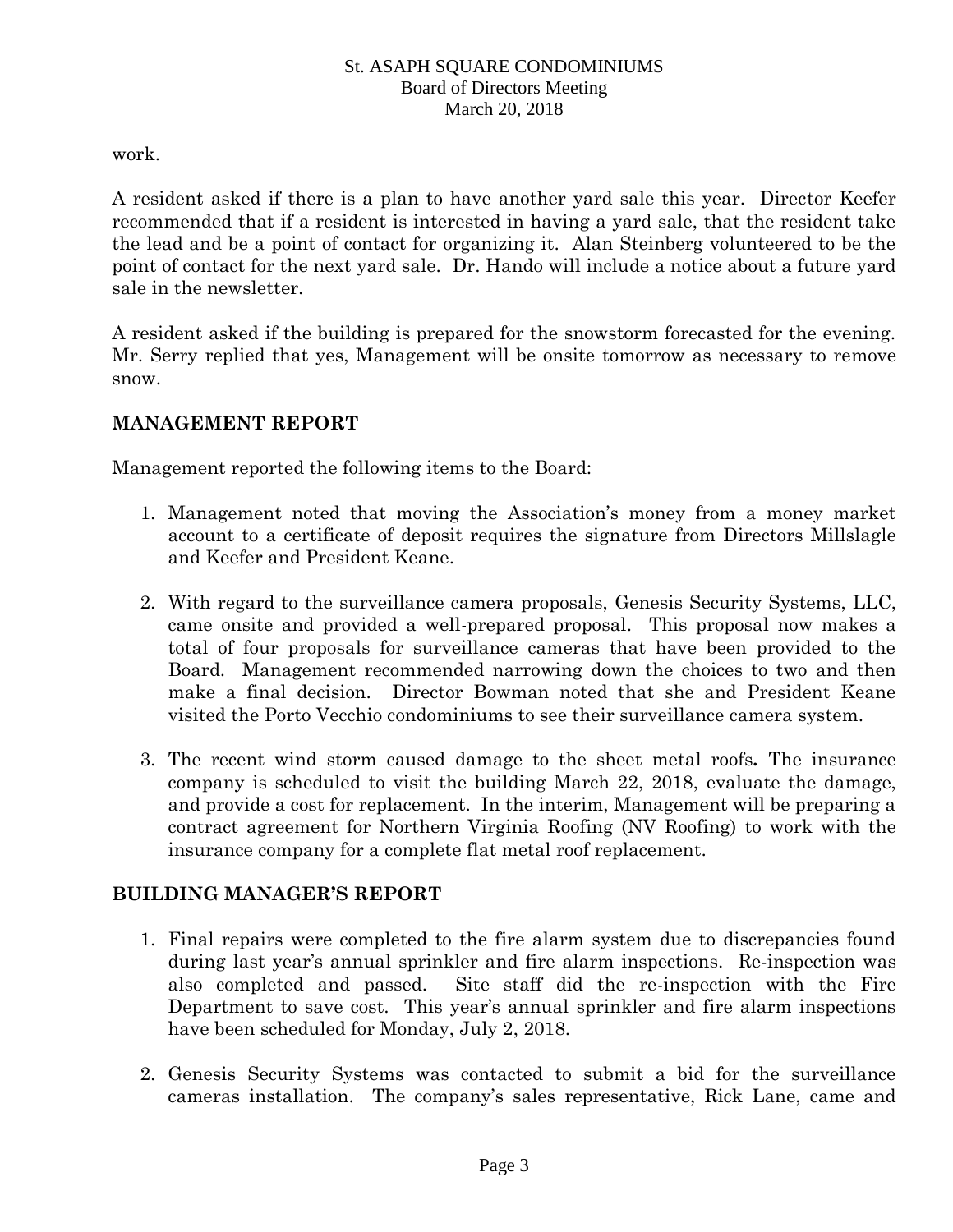walked the building with some Board members. He submitted a bid. It will be available at the meeting.

- 3. Advantage Landscaping started the spring landscaping clean-up. Per Management's observation, they were not starting on a positive footing. Management reached out to Advantage. Their new Account Manager, Ron Lewis, was dispatched to meet with the Site Manager and the Landscaping Committee Chairperson. A walkthrough of the property was performed and the areas of concern were pointed out to Ron. He was also made aware of what is expected of the company in executing the contract. Ron promised to stay on top of things.
- 4. Management reached out to Mark Leeman to take a look at areas of the building showing some defects. After inspecting the areas, Mr. Leeman concluded that the defects are not structural, but rather seem to be construction finishing defects. Repairs will require removing existing wallpaper, make proper repairs, and then install new wallpaper. There is enough wallpaper in stock for the job.
- 5. Consolidated Waterproofing reminded Management of the signed contract for resealing the balconies of Units # 316 and # 317, which was put off last year due to the cold weather. Management contacted the unit owners for their preferred dates for being present while the work is conducted. Consolidated Waterproofing has been informed of the preferred dates and the job has been scheduled to start Monday, March 26, 2018.
- 6. Following the heavy winds that occurred Friday, March 2, 2018, which damaged a good portion of the roof, Management was able to secure the services of NV Roofing for remediation. NV Roofing was at the property by 4:00 pm that day after all other roofing companies turned down our request. NV Roofing was onsite for four days completing repairs and installing temporary roofing material to prevent roof leaks. An insurance claim has been filed. The insurance adjuster is scheduled to be onsite Thursday, March 22, 2018, at 3:00 pm. Site staff made a visual inspection of all flat roofs. Additional minor damages were identified and were reported to the insurance company and NV Roofing. After the rain that followed the winds, Site staff inspected all the fourth floor units that are mostly affected by the roof damage. There were no leaks observed. Management advised all fourth floor residents to keep eyes on their units for any evidence of leaks and to promptly report any occurrence to the Site office and/or Cardinal Management.
- 7. The fire pump is run weekly and the auxiliary pipes in the garage are drained as needed. All flat roof surfaces and drains are checked and cleaned on a regular basis.
- 8. The regular schedule of checking the building for needed repairs, replacement of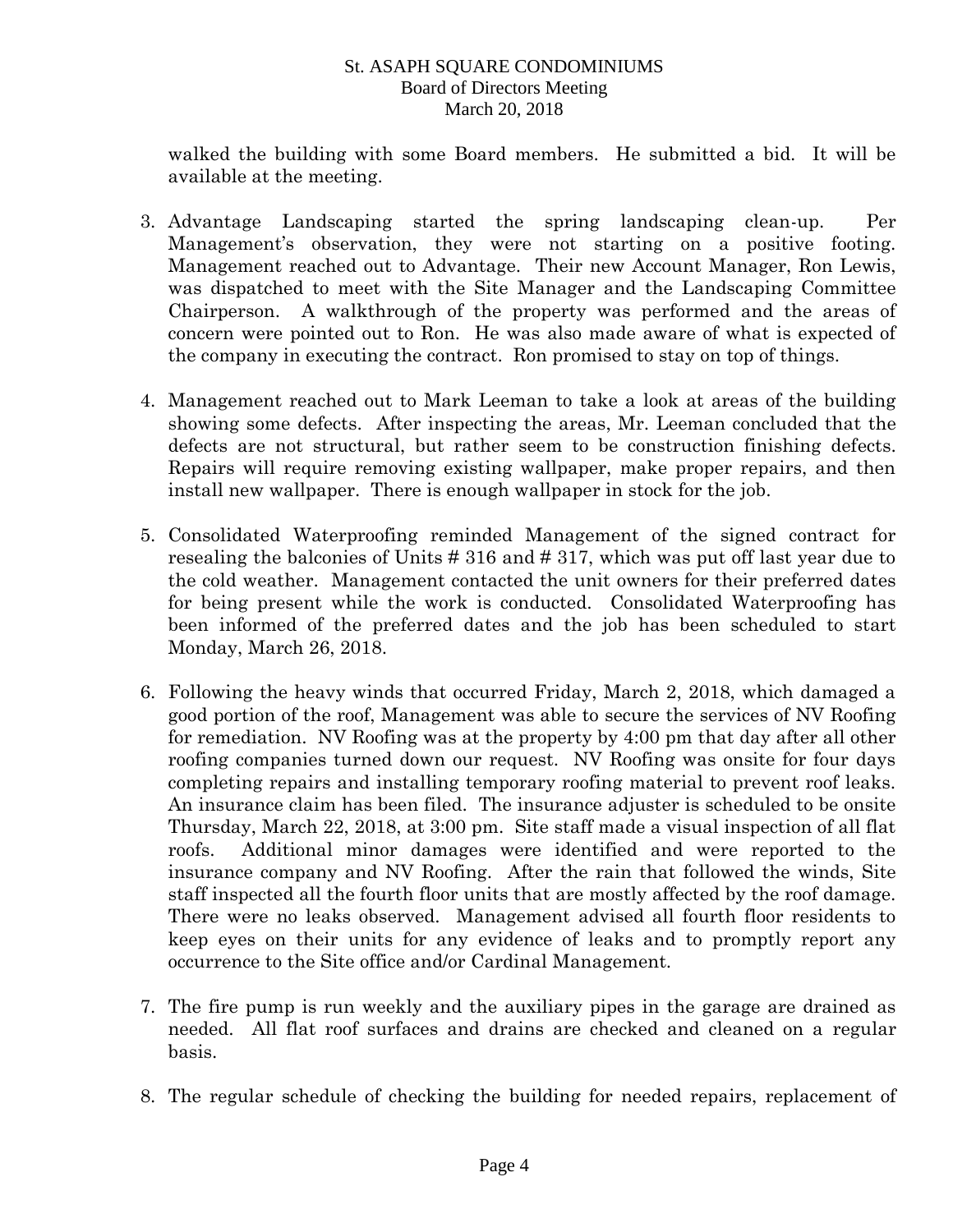burnt-out light bulbs and/or ballasts, and cleaning of the common areas, to name a few, continues on a regular basis.

## **Unfinished Business**

- 1. Regarding the pool deck repair, Management has contacted Brothers Concrete for spalled concrete work. Pool white coating repairs must be completed before the concrete work can be done.
- 2. A motion *in lieu* of a meeting was made by Director Millslagle to approve the renovation work request by the owner of Unit # 235. It was seconded by President Keane. The motion passed unanimously. *The motion was read to record.*
- 3. A motion *in lieu* of a meeting was made by Director Millslagle to approve the presentation of \$150.00 as a gift to Mr. Leo Reyes for the birth of his children. It was seconded by President Keane. The motion passed unanimously. *The motion was read to record.*
- 4. A motion *in lieu* of a meeting was made by Director Burton to approve the HVAC renovation, to include the installation of a second duct in Unit # 214. The motion was seconded by Director Millslagle. The motion passed unanimously from the eligible voting directors. Director Bowman recused herself as the request is for her unit. *The motion was read to record***.**

# **New Business**

- 1. The owner of Unit # 312 approached the Board on March 14, 2018 for approval for HVAC and a plumber, but in fact the owner only wanted a survey done. This request for approval is tabled until the owner is ready for the work to be done.
- 2. Ms. Harris requested approval for installation of an electrical outlet on the balcony. Director Bowman asked Management advise the owner of what is permitted and not permitted. Management will follow-up with the owner.
- 3. Director Millslagle made a motion to have Davey Trees (Care of Trees) perform the services as indicated in their proposal dated January 9, 2018. Director Burton seconded the motion. The vote was unanimous. *The motion was read to record.*
- 4. Fidelity Power Systems proposed a contract for two semi-annual visits to service the generator, plus an oil and coolant analysis, at a cost of \$910.00 per year plus tax. *Director Millslagle made a motion to accept the Fidelity Power Systems contract as written for \$910.00 per year. Director Burton seconded the motion. The vote was unanimous.*